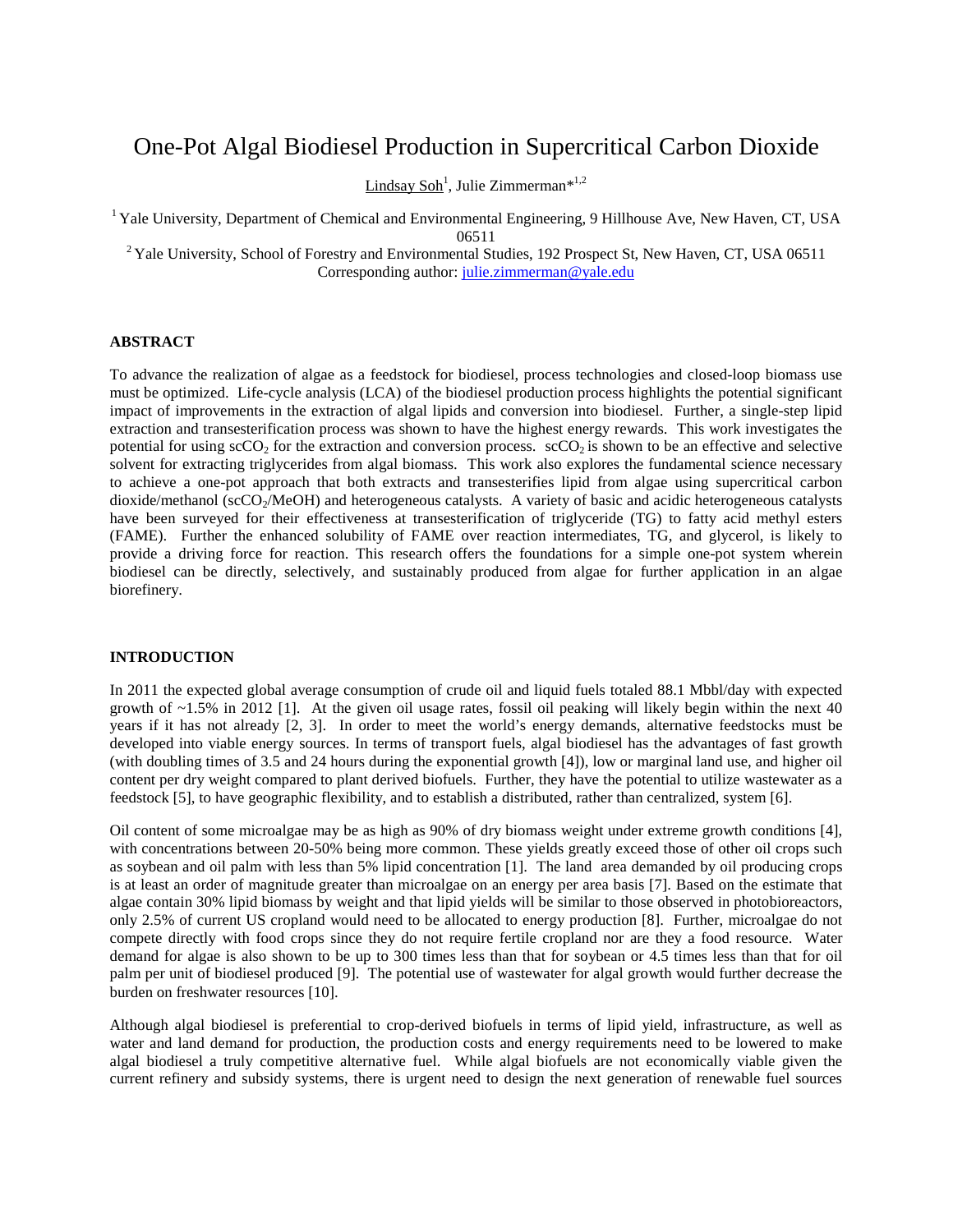with algae having tremendous potential as a sustainable and efficient alternative. As such, there is a significant incentive to improve and optimize the processes for algal biofuel production including lipid extraction and conversion.

## *Opportunities in the Algal Biodiesel Production Process*.

The production of biodiesel from algae is a multi-step process that includes algal growth, harvesting, extraction, and conversion into fuel (Figure 1). In order for algal biofuels to become viable, technologies for each of these steps need to evaluated and optimized for efficiency and sustainability. Life-cycle analysis (LCA) of this process shows that there are significant energy gains to be had over the base case in terms of energy use particularly in the steps of harvesting and extraction/ conversion (Figure 1).



**Figure 1:** Life cycle analysis results of the energy requirements for algal biodiesel production [14]**.**

Current extraction methods, such as the Bligh and Dyer method [\[11\]](#page-6-10), employ chloroform and/or hexane in a series of extraction and aqueous washing steps. The organic phase is then recovered, and upon evaporation of the chloroform, leaves a residue operationally defined as "lipid". This extraction process is non-selective as the "lipid" consists of several different components including hydrocarbons, polar lipids, pigments, in addition to the desired triglycerides (TG) [\[12\]](#page-6-11). While the Bligh and Dyer method is used for lipid analysis, it is non-selective, time consuming, wasteful, relies on toxic substances, and is not particularly efficient. In the base case scenario for commercial production of biodiesel (Figure 1), hexane extraction is considered the current industry standard due to the common use of hexane for use in other oil extractions [\[13\]](#page-6-12). This means of lipid extraction is also quite energy intensive as it requires a dry algae feedstock, and there is embedded energy associated with the production and distillation of hexane [\[14\]](#page-6-13).

In the production of algal biodiesel, extraction is followed by a step-wise transesterification reaction producing three FAME molecules for every molecule of TG. Diglyceride (DG) and mono-glyceride (MG) are produced as intermediates, with glycerol as a by-product of the overall reaction (Figure 2). The first step of the reaction, TG to DG is generally considered the rate-limiting step in ambient conditions [\[15\]](#page-6-14), but the reaction kinetics must be explored at supercritical conditions. Since complete transesterification of one TG molecule requires 3 molecules of alcohol, a minimal 3:1 molar ratio of methanol (or ethanol):substrate is required with kinetics being favored at ratios of at least 6:1 or higher [\[16\]](#page-6-15).

In addition to an alcohol, the transesterification step utilizes an acidic, basic or enzymatic catalyst to carry out the reaction at temperatures below 100˚C. Acidic catalysts can be used in feedstocks that may be contaminated with free fatty acids or water, preventing saponification that would occur with basic catalysts. However, basic catalysts have faster reaction kinetics than acidic catalysts [\[16\]](#page-6-15). Lipases are also used for transesterification requiring a lower operating temperature, but are expensive compared to the alternatives [\[16\]](#page-6-15).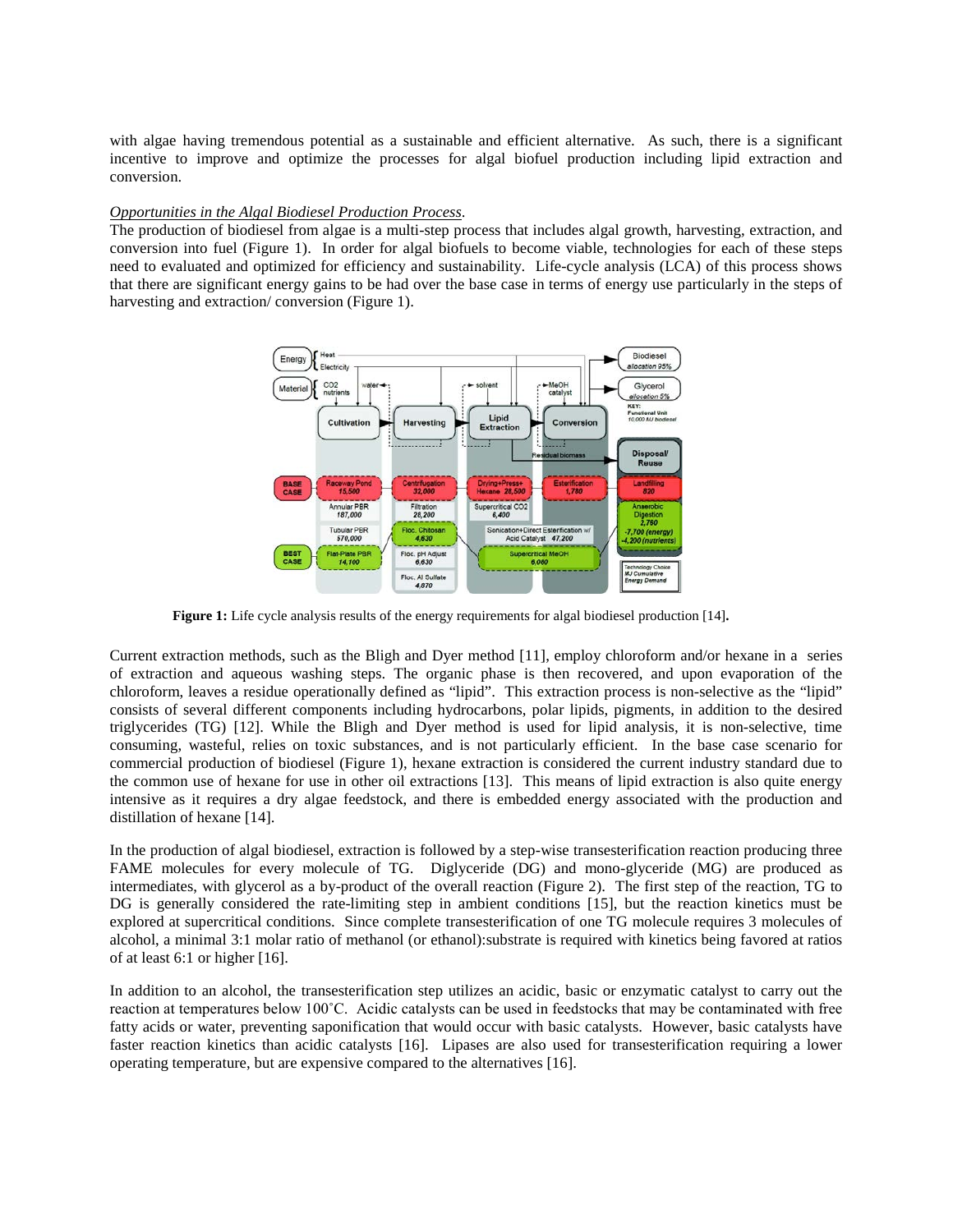Fatty Acid Methyl Esters (FAME) - Biodiesel



*Catalysts.* In order to drive the reaction at minimal operating conditions, catalysts have been employed for transesterification. Alkaline, acidic, and enzymatic catalysts, homogeneous and heterogeneous, have all been explored for this application [\[17-22\]](#page-6-16). Homogeneous catalysts have been shown to work in all cases efficiently, but have significant barriers related to the contamination of the product and waste materials with these hazardous or expensive chemicals. Heterogeneous catalysts, however, can be easily recovered from the reaction and product mixture or embedded in a fixed bed for continuous operation and reuse [\[18\]](#page-6-17). Acidic and basic heterogeneous catalysts have been explored in a variety of solvents with varying degrees of success. Depending on the reaction conditions of temperature, alcohol: substrate ratio, catalyst loading, and time, as well as the catalyst properties of type, size, calcination/preparation time and temperature, up to a 96% conversion success of TG to FAME has been reported [\[18,](#page-6-17) [20\]](#page-6-18). The main downside to using heterogeneous catalysts is the decrease in efficiency in temperature requirements, yield, or kinetics. The application of supercritical fluids as the solvent for heterogeneously catalyzed transesterification can decrease this barrier as there is less resistance to mass transfer due to the decreased solvent viscosity [\[23\]](#page-6-19).

Supercritical methanol (scMeOH) without a catalyst has also been used for triglyceride transesterification showing advantages in both system simplicity as well as reaction kinetics, but the higher operating temperature of at least 350˚C makes this option extremely energy intensive [\[24\]](#page-6-20). Despite the high temperature requirements, scMeOH may be the most energy efficient means to extract and convert lipid into biodiesel due to the decreased solvent and energy requirements for the single step process as well as the use of a wet algal feedstock [\[14\]](#page-6-13). While this technology has great potential, it still requires large amounts of energy to heat methanol past the supercritical point (239.1˚C) and is far from being commercially viable. Here we suggest using supercritical carbon dioxide with methanol as a cosolvent in order to produce a mixture that will be efficient at extraction, transesterification, and separation of products at much reduced operating temperatures, providing advantages seen through increased selectivity and solubility as well as decreased energy burden.

Supercritical carbon dioxide ( $\sec O_2$ ) has successfully been used commercially as a solvent for extraction, fractionation, and synthesis [\[25\]](#page-6-21) with similar behavior to conventional solvents, hexane or ethyl acetate [\[26\]](#page-6-22). While it is not perfectly represented by either surrogate solvent, its properties allow it to efficiently and selectively extract non-polar compounds from complex matrices. There have been many studies [\[27-38\]](#page-6-23) pertaining to lipid extraction by scCO<sub>2</sub> in the food industry, particularly for nutrient removal from plants and algae. Of particular interest are long chain hydrocarbon compounds known to be soluble in  $\sec O_2$  [\[30\]](#page-6-24). In algae, these products include valuable nutritive products such as carotenoids, chlorophylls, and ω3-fatty acids [\[28-32\]](#page-6-25). The effectiveness of lipid extraction from algae using  $\sec O_2$  is explored in this work in terms of lipid yield and product selectivity.

Further, scCO<sub>2</sub>'s selectivity offers a discrete advantage over conventional solvents during the conversion reaction in biodiesel. TG are moderately soluble while the FAME product is highly soluble (Figure 3) [\[39\]](#page-6-26). Compared to neat methanol where glycerol will not typically phase separate unless subjected to large drops in temperature or pressure  $[40, 41]$  $[40, 41]$ ), glycerol is almost insoluble in  $\sec O_2$  and will precipitate out of solution upon formation. These disparate solubilities will potentially be favorable for driving the reaction equilibrium forward due to a relative decrease in product concentration.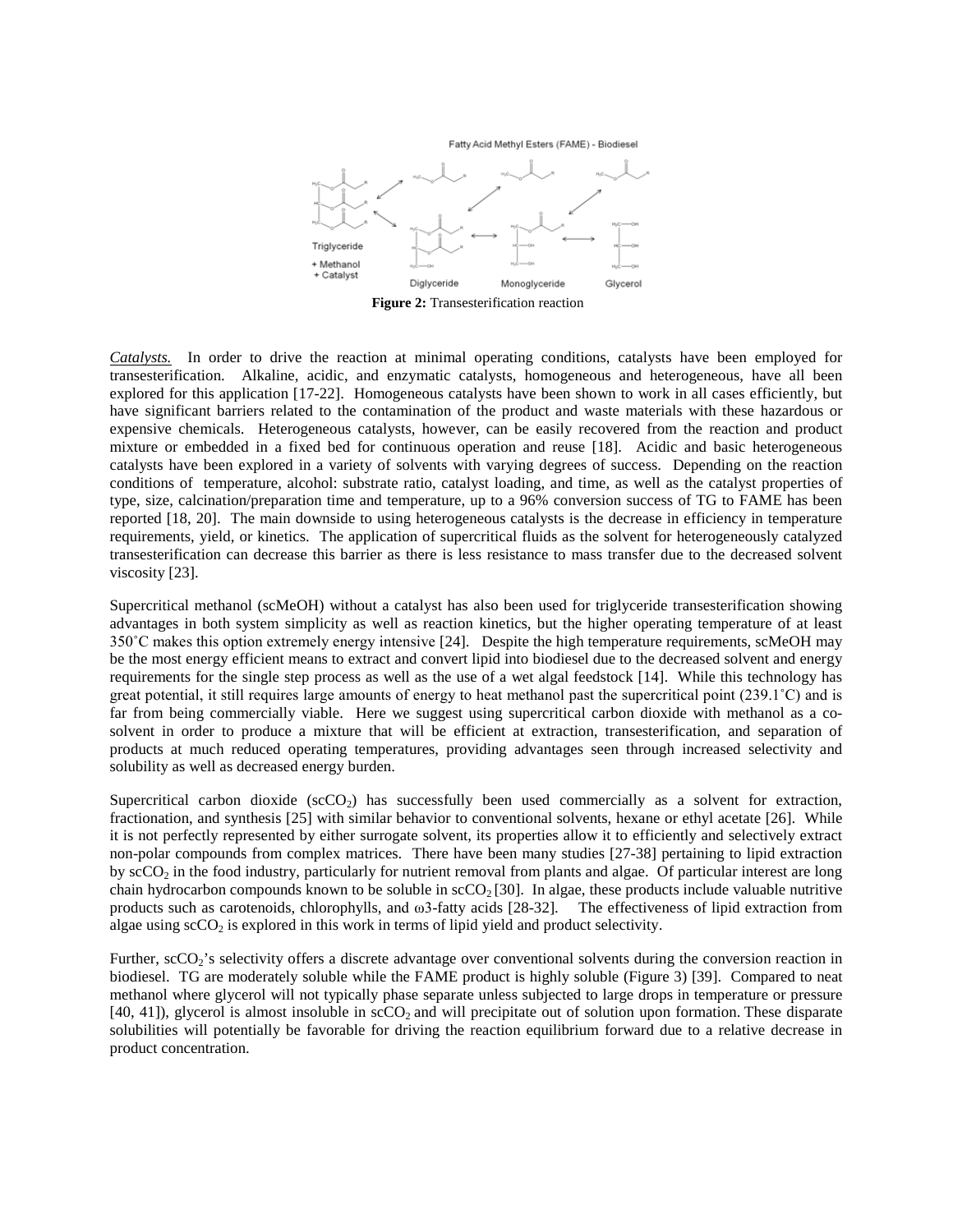

Figure 3: Solubility of oleate species in scCO<sub>2</sub>. Data shown as a compilation [39] across density from a range of temperatures and pressures

*Phase behavior.* This research seeks to identify a reaction pathway (temperature, pressure, concentration) that allows for conversion of starting material to product with the desired phase behavior as seen for the pure methanol system at temperatures above 225˚C [\[40\]](#page-6-27). Previous work on the use of methanol as a solvent for TG transesterification employed supercritical temperatures and pressures, not so much because supercritical conditions were desired, but rather because the high temperatures (and consequently high pressures) were needed to create a single phase of methanol and non-polar TG. In our system we propose to employ a CO<sub>2</sub> and methanol mixture to allow for transesterification at more ambient temperatures. The fundamental understanding of the system's phase behavior and phase conditions for efficient reaction/extraction is explored.

#### **MATERIALS AND METHODS**

*Algal growth.* Algal cultures were grown in a small-scale reactor setup in media as recommended by [\[42\]](#page-7-1). 14 h/day of illumination will be provided with an artificial light source consisting of two fluorescent light bulbs per reactor vessel. The reactors were sparged with house air with an addition of  $2\%$  CO<sub>2</sub>. The growth of each algae species was monitored by UV/Visible spectroscopy with cell density being correlated with absorbance at 610 nm as measured by direct cell count. 40 mL aliquots of algae were placed into 50mL Falcon tubes, centrifuged (12,000 rpm, 20 mins, 4˚C), the supernatant decanted, and the algae frozen at -20˚C until use. The wet algae mixture contains 4% solids with a total sample volume of 1 mL. The algae will then either be used wet or lyophilized to dryness and kept in a desiccator.

*Extraction.* Conventional solvent extraction was conducted with slight modifications to Bligh and Dyer[\[11\]](#page-6-10) using 2:1 chloroform:methanol. Extraction using  $\secO<sub>2</sub>$  was performed using a supercritical fluid extractor (SFT-100, Supercritical Fluid Technologies). Samples were added to the extraction chamber, run continuously for one hour at specified pressure and temperature, and the flow through was collected at a rate of 4 SCFH of gaseous flow  $(-0.2 \text{ kg})$  $CO<sub>2</sub>$  per run).

*Analysis.* Using liquid chromatography-mass spectrometry (LC-MS) with atmospheric pressure chemical ionization (APCI), TG, DG, MG, glycerol, and FAME concentrations were measured. Mass spectrometry allows for the compounds to be identified by both retention time and molecular weight. Heptane with 0.1% acetic acid was used as the elution solvent to successfully separate FAME standards as well as several triolein, diolein, and monoolein [\[43\]](#page-7-2). The column used is a normal phase HILIC column (Waters) at a flow rate of 0.25 mL/min. Mass spectral settings were optimized for FAME with short, medium, and long chain lengths at capillary voltages of 75, and 110V and RF loadings of 80%, and 95% respectively. Standards are used to verify the presence and quantify each substrate.

*Phase Behavior Determination*. The phase behavior of the reaction mixtures was observed in a variable volume, high pressure view cell (D.B. Robinson and Associates; Edmonton, Alberta, Canada) as performed in previous works [\[44,](#page-7-3) [45\]](#page-7-4). Cloud point curves were measured isothermally. Methanol and substrate was added to the cell at a predetermined ratio and the system sealed. Once the desired temperature is achieved, a measured quantity of  $CO<sub>2</sub>$  at is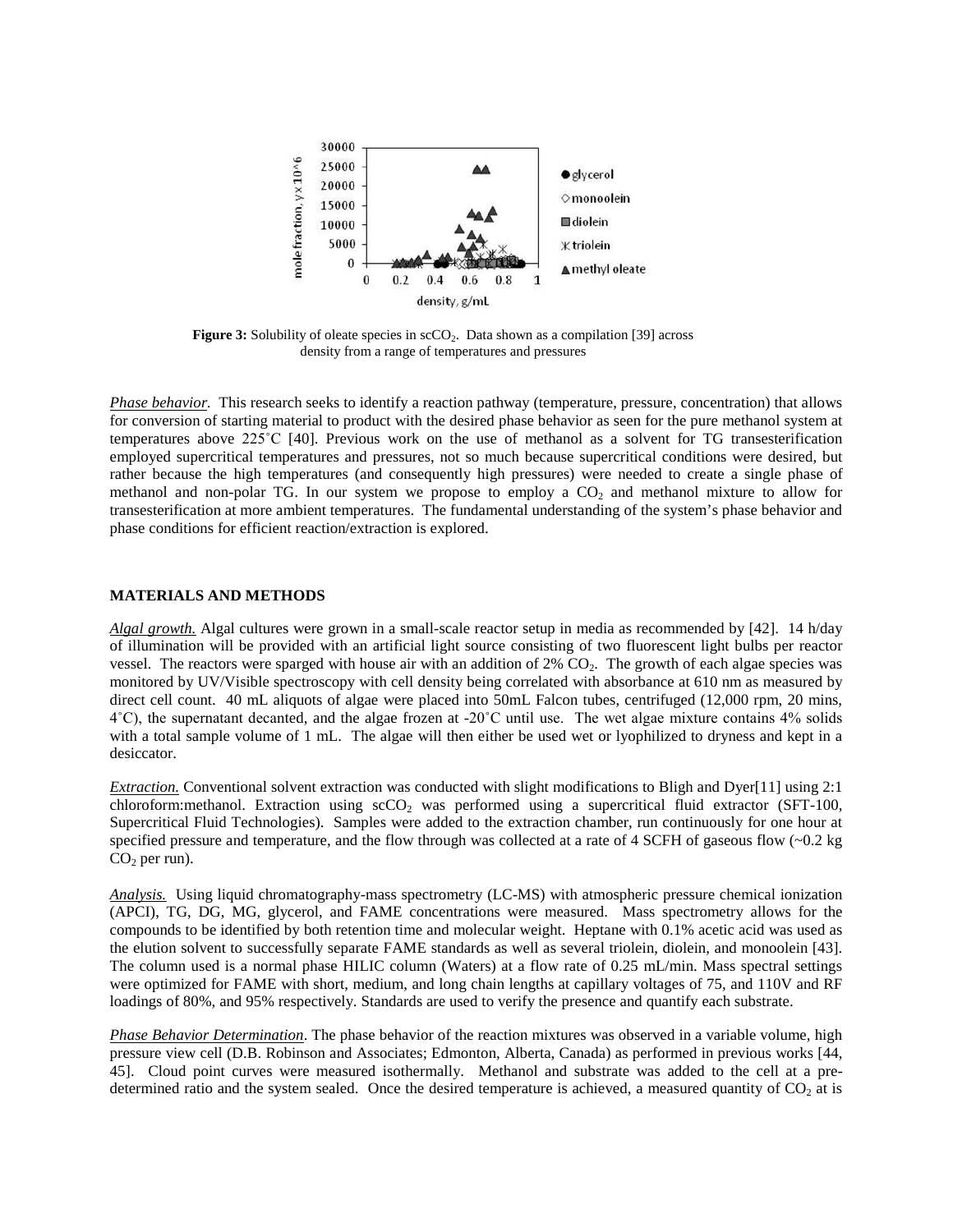added at 1600 psi at room temperature (23<sup>°</sup>C) isothermally and isobarically. Once the desired amount of  $CO<sub>2</sub>$  is added, the cell is pressurized to form a single phase. The cell is mixed at this pressure until equilibrium is achieved, and the cell is then depressurized until the cloud point is observed.

*Reactor.* A 50 mL reactor, equipped with a blade stirrer and aligned sapphire windows, was used for high pressure reactions. Typically, all reactants and catalyst were added into the reactor which is then sealed, purged with  $CO<sub>2</sub>$ , and heated to the desired temperature. The reactor is then pressurized to the reaction conditions and stirred at 500 rpm. At the end of the reaction, the  $CO<sub>2</sub>$  is vented through a valve heated through a restrictor block and slowly bubbled through heptane for collection. The remaining contents of the reactor are sampled and all samples were analyzed on LC-MS.

## **RESULTS/ DISCUSSION**

 $CO<sub>2</sub>$  *as a solvent*. Our results show that  $\sec O<sub>2</sub>$  is efficient at extracting triglycerides with a FAME yield that is comparable to conventional organic solvents at select pressures and temperatures. The isobars seen in Figure 4 show that at 100˚C and 6000 psi, that the yield is comparable with that of conventional solvent extraction. Milder reaction conditions may be possible with the use of cell pretreatment or careful algae strain selection. [\[43\]](#page-7-2). In addition to being efficient at extracting the desired product of  $TG$ ,  $\secO<sub>2</sub>$  is also selective against other undesirable compounds for fuel production such as pigments and phospholipids. Even at the most extreme conditions tested,  $\text{scCO}_2$ extraction only had 15% of the pigment density (Figure 5) and no phospholipids in the fuel product as compared to extraction using conventional organic solvents. This selectivity is significant as pigments are undesirable in the fuel product [\[46\]](#page-7-5) and phospholipids can poison the catalyst for transesterification [\[47\]](#page-7-6). An elemental analysis of the lipid extracts also shows an 18% reduction in the nitrogen content of the fuel product as compared to conventional organic solvents, important for the minimization of  $NO<sub>x</sub>$  formation during combustion of the biodiesel (Table 1).



**Figure 4:** FAME yield from wet, frozen algae extracted by  $\sec O_2$  across temperature shown as a percentage of the conventional extraction yield for FAME on a per mass basis.



**Figure 5:** Isotherm data for pigment (pheophytin A) extracted with  $\sec O_2$  at varying temperature shown as a percentage of extract from conventional solvents.

**Table 1:** Elemental analysis of algal lipid extraction by conventional solvent and  $scCO<sub>2</sub>$  extraction at 4800 psi, 80 $°C$ 

|           | <b>Conventional Extraction</b> | Extracted with seCO <sub>2</sub> |
|-----------|--------------------------------|----------------------------------|
| C         | $70.44 \pm 0.08$               | $72.92 \pm 0.41$                 |
| % H       | $11.09 \pm 0.10$               | $11.77 \pm 0.11$                 |
| %N        | $0.58 \pm 0.01$                | $0.42 \pm 0.04$                  |
| Ratio H/C | 0.157                          | 0.161                            |
| Ratio N/C | 0.0082                         | 0.0058                           |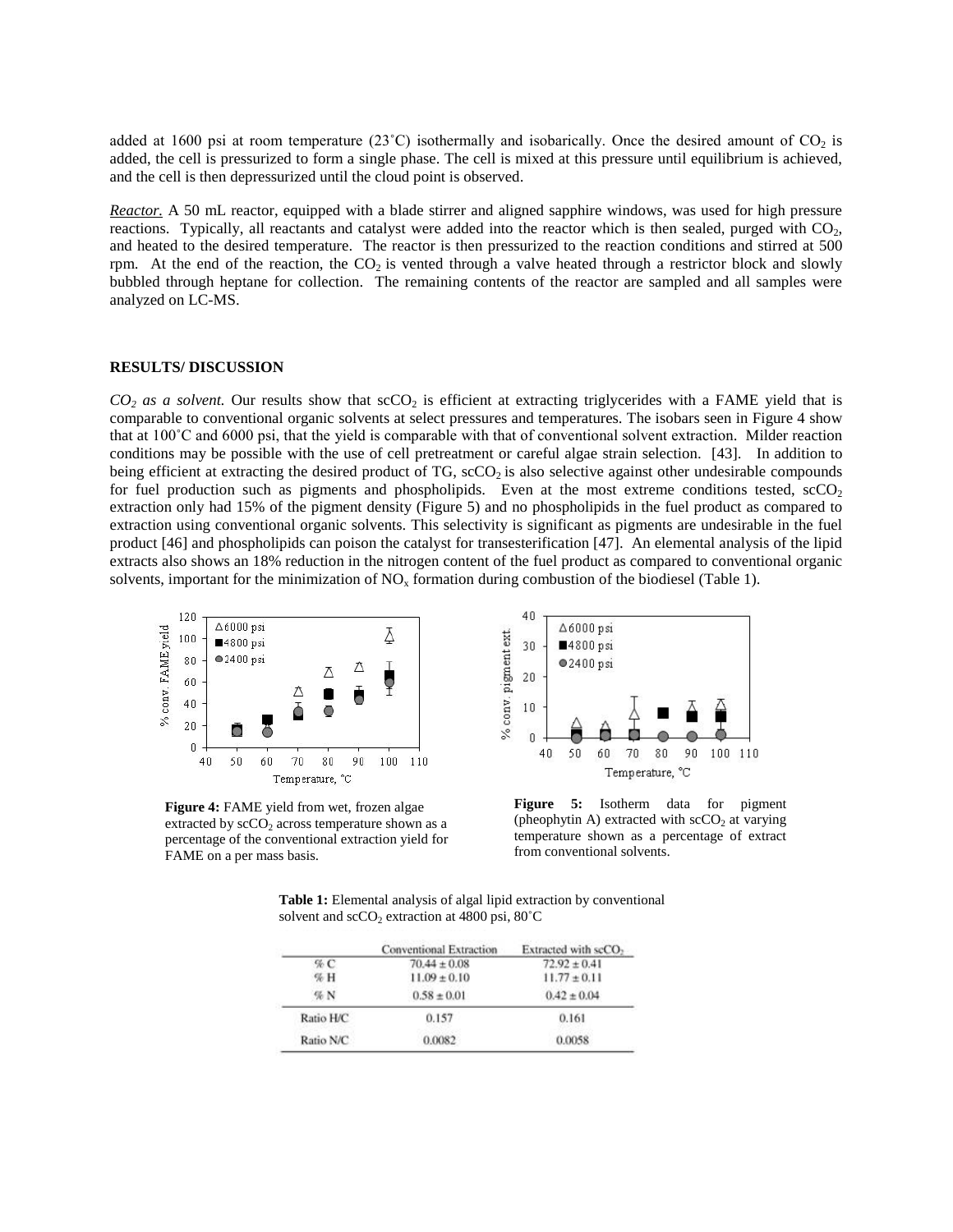*Catalysts.* A suite of catalysts were tested at 100˚C in methanol to assess their ability to transesterify triolein. Catalysts were chosen from literature [\[18,](#page-6-17) [20\]](#page-6-18) representing effective catalysts for transesterification and interesterification and include basic, acidic, and neutral heterogeneous catalysts. The specific catalysts tested were Nafion, tungstosilicic acid hydrate, zeolites, CaO,  $K_2CO_3$ , hydrotalcite, and mesoporous silica (MCM-41). Yield is quantified based on mass balance and compared to positive controls (14% BF<sub>3</sub> in methanol and H<sub>2</sub>SO<sub>4</sub>).

Samples were treated similarly to standard transesterification using  $BF_3$ . Results of the kinetics and yields of several chosen catalysts show that all of the tested catalysts achieve ~100% FAME yield within 4 hours with maximum yield occurring for basic catalysts within the first hour. The four catalysts, zeolite, hydrotalcite, MCM-41, and Nafion were chosen as representative basic, neutral, and acidic catalysts to continue experimentation. Upon implementation in the supercritical reaction, several factors will need to be considered for improved reaction yield including catalyst particle size and mixing speed to decrease mass transfer requirements.

*Phase Behavior.* Experiments in a variable volume view cell indicated the phase behavior of the triglyceride, triolein, and its transesterification intermediates and products. These results show that while methanol increases the solubility of all of the substrates in  $CO<sub>2</sub>$  that the relative solubilites are unchanged meaning that the FAME, methyl oleate, remains significantly more soluble than the rest of the substrates and that glycerol is still mostly insoluble. Interestingly the solubility of monoolein and diolein seemed to have increased more than triolein, meaning that despite their limited solubility in neat  $CO<sub>2</sub>$ , which could potentially cause reaction rate limitations, MG and DG solubility may not be an issue in the mixed system.

## **CONCLUSIONS**

*A More Optimal System: One-pot algal biodiesel production.* Based on the current state of science and life cycle analyses, it is likely that a more optimal system for the production of algal biodiesel from a sustainability – economic, environmental, and social – perspective is a one-pot system using  $\text{scCO}_2$ , methanol, and heterogeneous catalysts. Realization of this system requires enhanced understanding of the fundamental science determining the phase behavior and reactivity of each of the system components. The idealized system would efficiently extract TG from the biomass and facilitate transport to the catalyst for transesterification with the solubilized alcohol (Figure 6). The glycerol by-product would be insoluble and the FAME could be easily recovered from the SCF stream by decreasing temperature and pressure. This work has provided some of the foundations for realizing this system in terms of catalyst selection and understanding the fundamental phase behaviors to determine substrate and methanol loadings as well as reaction conditions.



**Figure 6:** Depiction of possible reaction system configuration

In order to make algae a viable industrial feedstock, the other unused biomass portions must be used efficiently in pursuit of a biorefinery model [\[48\]](#page-7-7). The biorefinery concept, in which both fuels and multiple value-added coproducts are pursued in parallel [\[49\]](#page-7-8) has been proposed as a way to assuage many of these concerns [\[50\]](#page-7-9). This point of view is promoted by the United States Department of Energy (DOE) National Algal Biofuels Technology Roadmap, which cites the potential for valuable co-products as one of the key reasons for exploring algae as a source of biofuels [\[51\]](#page-7-10). In our view, the biorefinery approach is both compelling and necessary. In the same way that petroleum refineries maximize profits and material efficiency through value optimization of every chemical fraction, so too must algal biorefineries if they are to be a viable and competitive alternative. In addition to economic considerations, the biorefinery concept is in accordance with the principles of green engineering [\[52\]](#page-7-11) and a sustainable energy infrastructure.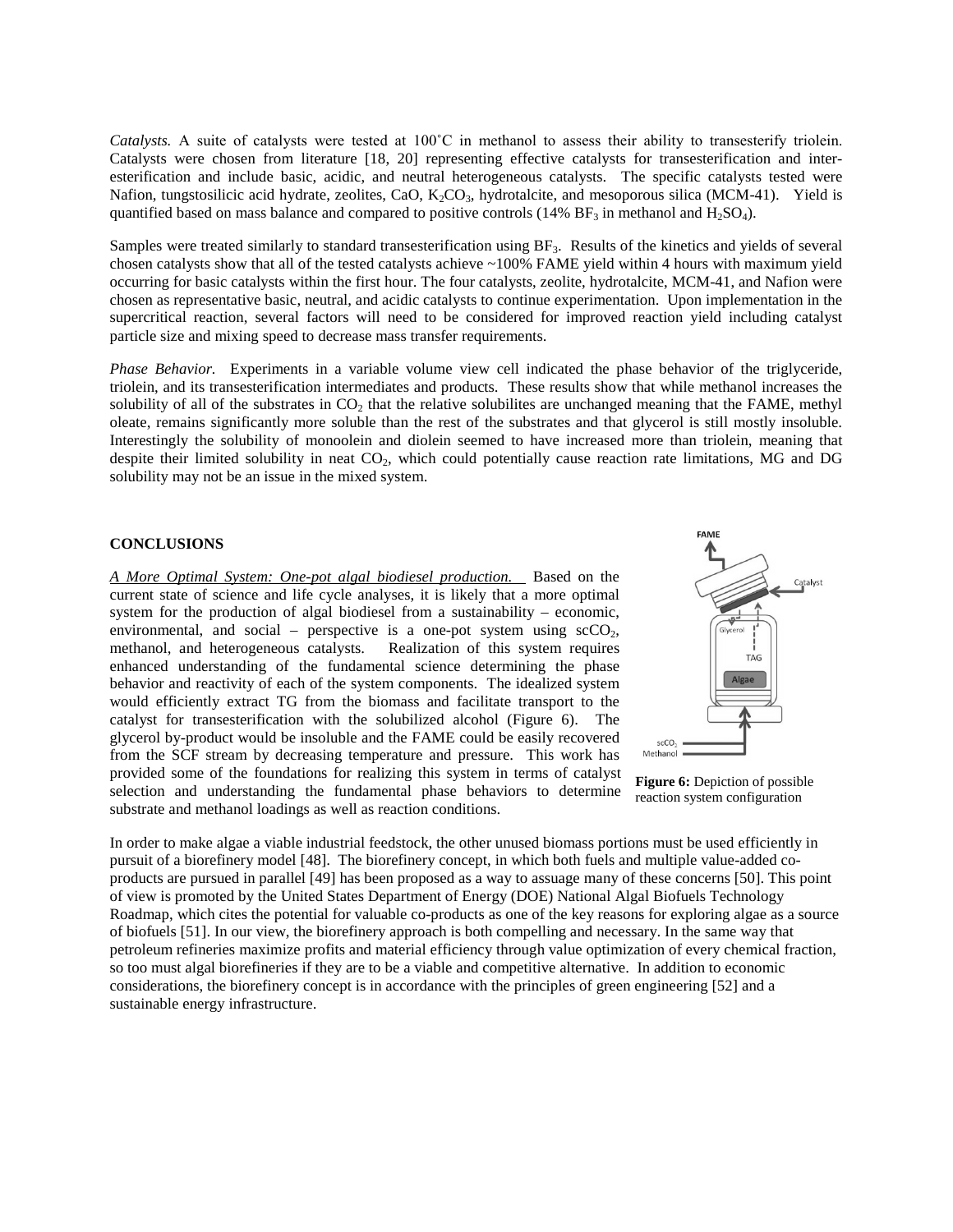# **REFERENCES**

<span id="page-6-0"></span>[1] U. S. EI[A.www.eia.gov.](http://www.eia.gov/) **2011**

- <span id="page-6-1"></span>[2] D. L. GREENE, J. L. HOPSON AND J. LI. Energ Policy. Vol. 34, **2006**, p. 515
- <span id="page-6-2"></span>[3] J. L. HALLOCK, P. J. THARAKAN, C. A. S. HALL, M. JEFFERSON AND W. WU. Energy. Vol. 29, **2004**, p. 1673

<span id="page-6-3"></span>[4] F. B. METTING. Journal Of Industrial Microbiology & Biotechnology. Vol. 17, **1996**, p. 477

- <span id="page-6-4"></span>[5] Y. S. YUN, S. B. LEE, J. M. PARK, C. I. LEE AND J. W. YANG. J Chem Technol Biot. Vol. 69, **1997**, p. 451
- <span id="page-6-5"></span>[6] M. MORRONE, B. J. STUART, I. MCHENRY AND G. L. BUCKLEY. Energ Policy. Vol. 37, **2009**, p. 522
- <span id="page-6-6"></span>[7] Y. CHISTI. Trends In Biotechnology. Vol. 26, **2008**, p. 126
- <span id="page-6-7"></span>[8] Y. CHISTI. Biotechnology Advances. Vol. 25, **2007**, p. 294
- <span id="page-6-8"></span>[9] A. SINGH, P. S. NIGAM AND J. D. MURPHY. Bioresource Technology. Vol. 102, **2011**, p. 10

<span id="page-6-9"></span>[10] A. F. CLARENS, E. P. RESURRECCION, M. A. WHITE AND L. M. COLOSI. Environmental Science & Technology. Vol. 44, **2010**, p. 1813

- <span id="page-6-10"></span>[11] E. G. BLIGH AND W. J. DYER. Canadian Journal Of Biochemistry And Physiology. Vol. 37, **1959**, p. 911
- <span id="page-6-11"></span>[12] Y. SUEN, J. S. HUBBARD, G. HOLZER AND T. G. TORNABENE. J Phycol. Vol. 23, **1987**, p. 289
- <span id="page-6-12"></span>[13] M. FATTORI, N. BULLEY AND A. MEISEN. Journal of the American Oil Chemists' Society. Vol. 65, **1988**, p. 968
- <span id="page-6-13"></span>[14] L. B. BRENTNER, M. J. ECKELMAN AND J. B. ZIMMERMAN. Environmental Science & Technology. Vol. 45, p. 7060
- <span id="page-6-14"></span>[15] D. E. LÓPEZ, J. G. GOODWIN JR AND D. A. BRUCE. Journal of Catalysis. Vol. 245, **2007**, p. 381
- <span id="page-6-15"></span>[16] H. FUKUDA, A. KONDO AND H. NODA. Journal of Bioscience and Bioengineering. Vol. 92, **2001**, p. 405
- <span id="page-6-16"></span>[17] U. SCHUCHARDT, R. SERCHELI AND R. R. M. VARGAS. Journal of the Brazilian Chemical Society. Vol. 9, **1998**, p. 199
- <span id="page-6-17"></span>[18] Z. HELWANI, M. R. OTHMAN, N. AZIZ, J. KIM AND W. J. N. FERNANDO. Applied Catalysis A: General. Vol. 363, **2009**, p. 1
- [19] L. C. MEHER, D. V. SAGAR AND S. N. NAIK. Renew Sust Energ Rev. Vol. 10, **2006**, p. 248
- <span id="page-6-18"></span>[20] M. ZABETI, W. M. A. WAN DAUD AND M. K. AROUA. Fuel Processing Technology. Vol. 90, **2009**, p. 770
- [21] A. P. S. CHOUHAN AND A. K. SARMA. Renewable and Sustainable Energy Reviews. Vol. 15, **2011**, p. 4378
- [22] S. SEMWAL, A. K. ARORA, R. P. BADONI AND D. K. TULI. Bioresource Technology. Vol. 102, **2011**, p. 2151
- <span id="page-6-19"></span>[23] A. BAIKER. Chemical Reviews. Vol. 99, **1998**, p. 453
- <span id="page-6-20"></span>[24] S. SAKA AND D. KUSDIANA. Fuel. Vol. 80, **2001**, p. 225
- <span id="page-6-21"></span>[25] E. J. BECKMAN. The Journal of Supercritical Fluids. Vol. 28, **2004**, p. 121
- <span id="page-6-22"></span>[26] M. A. MCHUGH AND V. J. KRUKONIS. **1986**
- <span id="page-6-23"></span>[27] Q. LANG AND C. M. WAI. Talanta. Vol. 53, **2001**, p. 771
- <span id="page-6-25"></span>[28] P. SUBRA AND P. BOISSINOT. Journal Of Chromatography. Vol. 543, **1991**, p. 413

[29] M. HERRERO, M. J. VICENTE, A. CIFUENTES AND E. IBANEZ. Rapid Communications In Mass Spectrometry. Vol. 21, **2007**, p. 1729

<span id="page-6-24"></span>[30] R. L. MENDES, H. L. FERNANDES, J. P. COELHO, E. C. REIS, J. M. S. CABRAL, J. M. NOVAIS AND A. F. PALAVRA. Food Chemistry. Vol. 53, **1995**, p. 99

[31] R. L. MENDES, B. P. NOBRE, M. T. CARDOSO, A. P. PEREIRA AND A. F. PALAVRA. Inorganica Chimica Acta. Vol. 356, **2003**, p. 328

- [32] P. C. K. CHEUNG, A. Y. H. LEUNG AND P. O. ANG. Journal Of Agricultural And Food Chemistry. Vol. 46, **1998**, p. 4228
- [33] M. D. MACIAS-SANCHEZ, C. MANTELL, M. RODRIGUEZ, E. M. DE LA OSSA, L. M. LUBIAN AND O. MONTERO. Talanta. Vol. 77, **2009**, p. 948
- [34] M. G. SAJILATA, R. S. SINGHAL AND M. Y. KAMAT. Journal Of Food Engineering. Vol. 84, **2008**, p. 321
- [35] G. ANDRICH, U. NESTI, F. VENTURI, A. ZINNAI AND R. FIORENTINI. European Journal Of Lipid Science And Technology. Vol. 107, **2005**, p. 381
- [36] M. S. KUK AND R. J. HRON. Journal Of The American Oil Chemists Society. Vol. 71, **1994**, p. 1353
- [37] S. KRICHNAVARUK, A. SHOTIPRUK, M. GOTO AND P. PAVASANT. Bioresource Technology. Vol. 99, **2008**, p. 5556
- [38] M. SUN AND F. TEMELLI. Journal Of Supercritical Fluids. Vol. 37, **2006**, p. 397
- <span id="page-6-26"></span>[39] R. B. S. GUPTA, J.J. **2007**
- <span id="page-6-27"></span>[40] P. HEGEL, A. ANDREATTA, S. PEREDA, S. BOTTINI AND E. A. BRIGNOLE. Fluid Phase Equilibria. Vol. 266, **2008**, p. 31